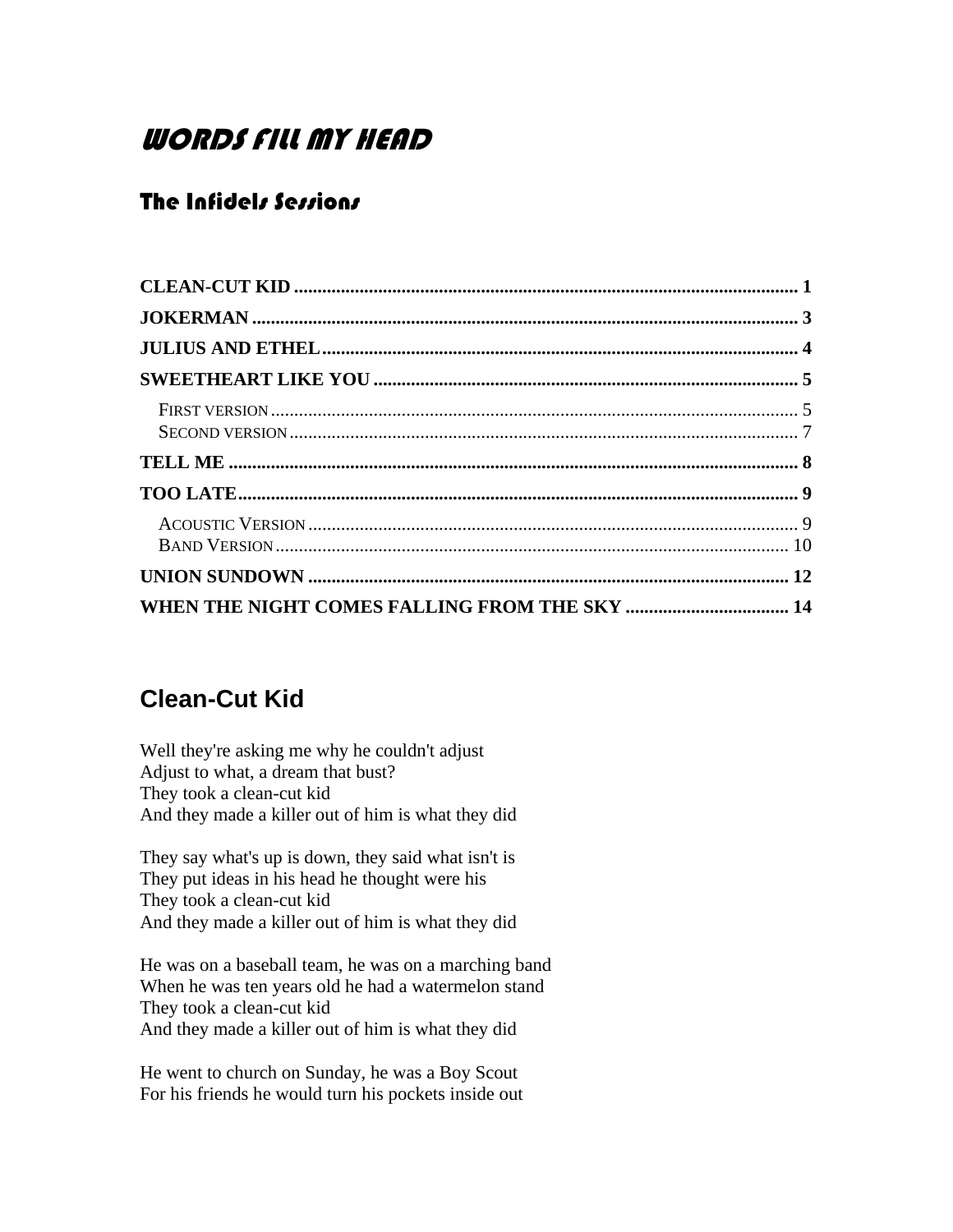They took a clean-cut kid And they made a killer out of him is what they did

They said "Listen boy, you're just a pup" Sent him to a napalm health spa to shape up They took a clean-cut kid And they made a killer out of him is what they did

They gave him dope to smoke, they gave him pills for a thrill They gave him a jeep to drive, they gave him blood to spill They took a clean-cut kid And they made a killer out of him is what they did

"Hey, Congratulations, you got what it takes" They sent him back to the rat-race without any brakes They took a clean-cut kid And they made a killer out of him is what they did

He bought the American dream, but it was all wet The only game he could play was Russian Roulette They took a clean-cut kid And they made a killer out of him is what they did

He went to Hollywood to see Peter O'Toole He stole a Rolls Royce, drove it in a swimming pool They took a clean-cut kid And they made a killer out of him is what they did

He could've sold insurance, owned a bakery or bar Could've been an accountant or a tennis star They took a clean-cut kid And they made a killer out of him is what they did

He's wearing boxing gloves, he took a dive one day Off the Golden Gate Bridge into China Bay They took a clean-cut kid And they made a killer out of him is what they did

His mama weeps and cries, his daddy feels betrayed They gotta sleep together in a bed they never made They took a clean-cut kid And they made a killer out of him is what they did

[Source: The Telegraph # 18]

[\[TOP\]](#page-0-1)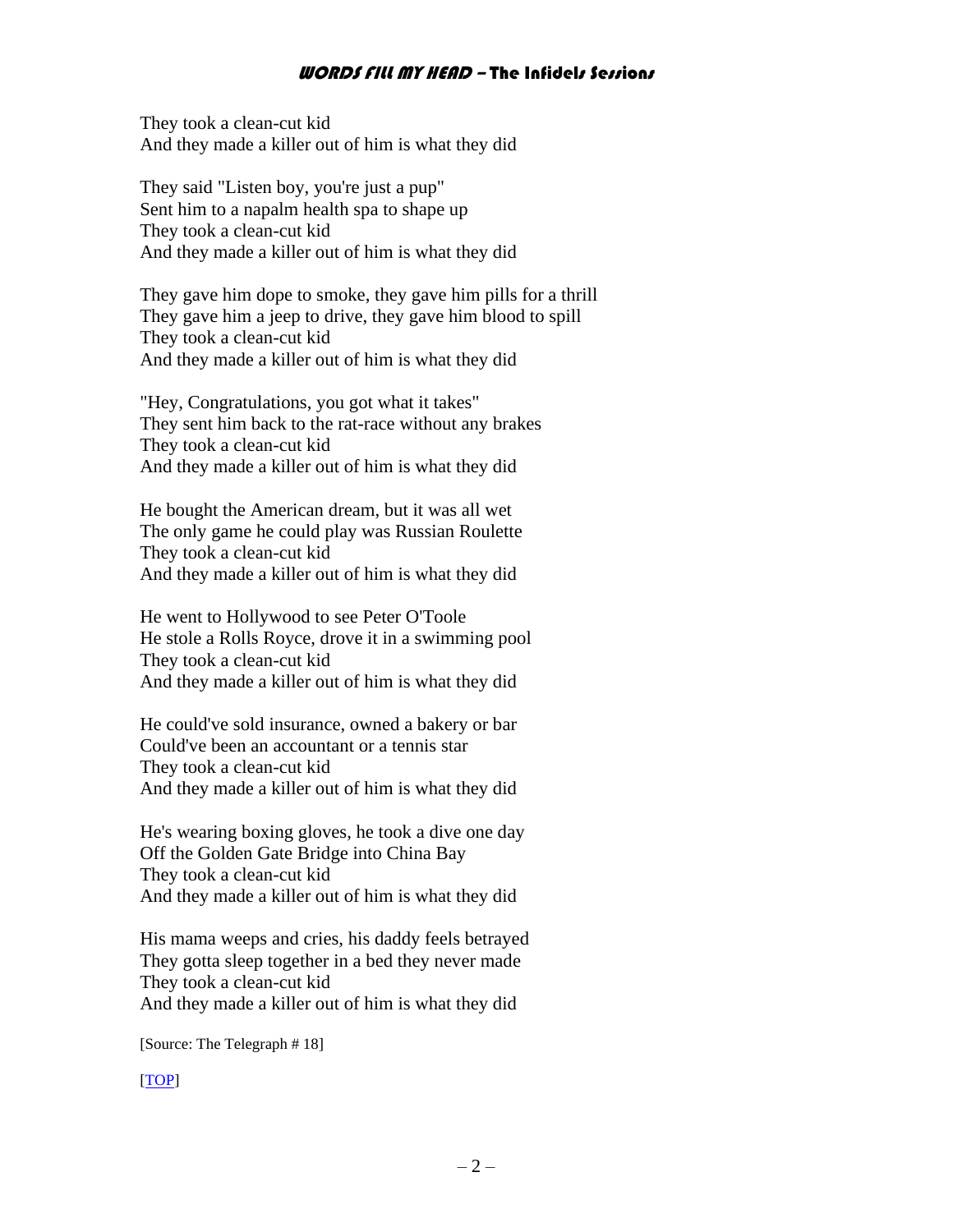### <span id="page-2-0"></span>**Jokerman**

Standing on the waters casting your bread While the eyes of the idol with the iron head Are glowing. Distant ships sailing into the mist, You were born with a snake in both of your fists While a hurricane was blowing. Freedom just around the corner for you But with truth so far off, what good will it do?

Jokerman dance to the nightingale tune, Bird fly high by the light of the moon, Oh, oh, oh, Jokerman.

So swiftly the sun sets in the sky. You rise up and say goodbye To no one. No store bought shirt for you on your back One of the women must sit in the shack And sew one. Shedding off one more layer of skin, Keeping one step ahead of the persecutor within.

Jokerman dance to the nightingale tune, Bird fly high by the light of the moon, Oh, oh, oh, Jokerman.

You're a man of the mountains, you can walk on the clouds, Manipulator of crowds, You're a dream twister. You're going to Sodom and Gomorrah But what do you care? Ain't nobody there would want to marry Your sister. Scratching the world with a fine tooth comb You're a king among nations, your a stranger at home.

Jokerman dance to the nightingale tune, Bird fly high by the light of the moon, Oh, oh, oh, Jokerman.

Well, the Book of Leviticus and Deuteronomy, The law of the jungle and the sea Are your only teachers. No crystal ball do you need on your shelf, Michelangelo himself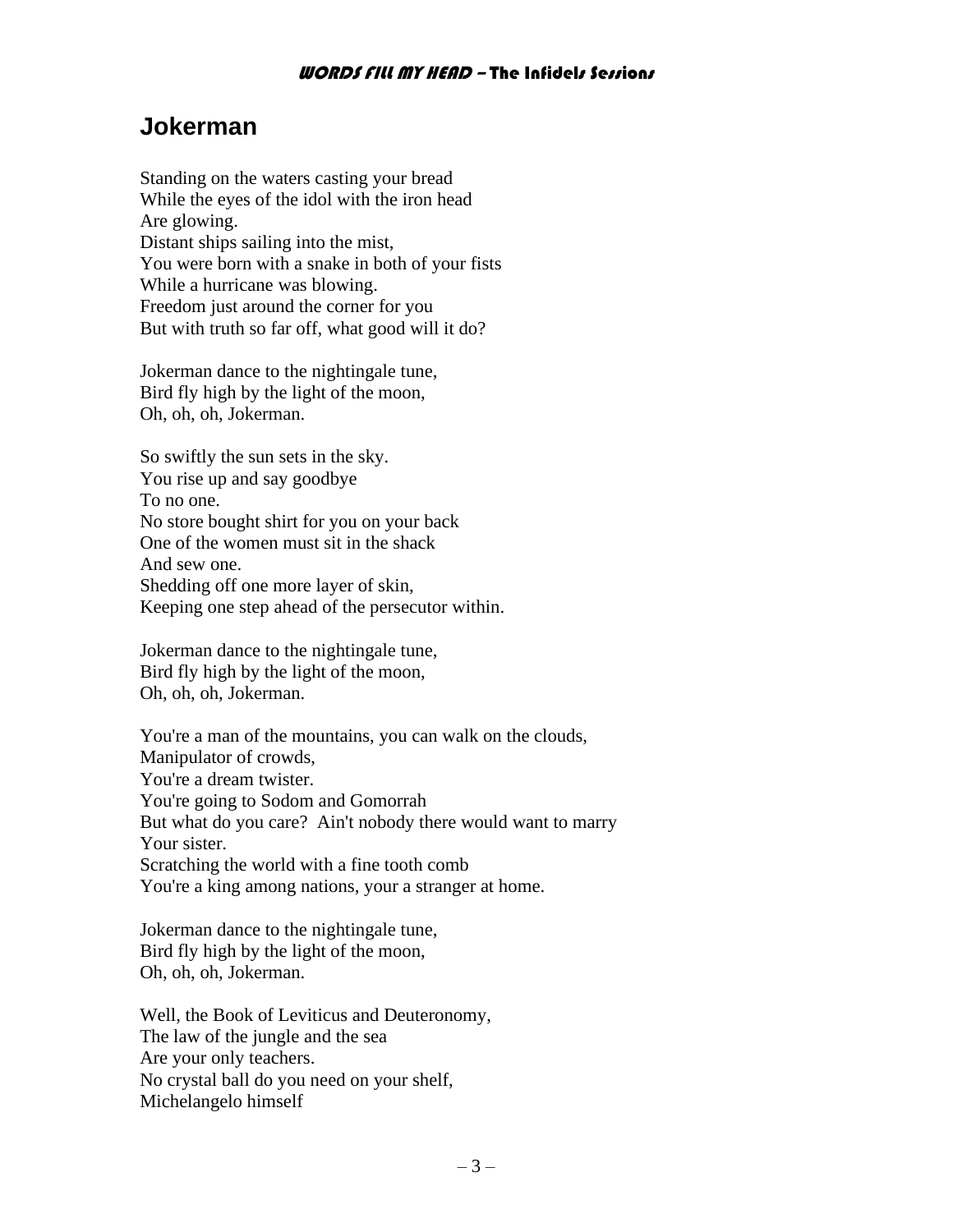Could've carved out your features. So drunk standing in the middle of the street Directing traffic with a small dog at your feet

Jokerman dance to the nightingale tune, Bird fly high by the light of the moon, Oh, oh, oh, Jokerman.

Well, the preacherman's talking 'bout the deaf and the dumb And the world to come It's already been pre-determined Nightsticks and water cannons, tear gas, padlocks, Molotov cocktails and rocks Can't drown out his sermon You let the wicked walk right into a trap You give away the good things that fall in your lap

Jokerman dance to the nightingale tune, Bird fly high by the light of the moon, Oh, oh, oh, Jokerman.

It's a shadowy world, skies are slippery gray, A woman just gave birth to a prince today And dressed him in scarlet. He'll turn priest into pimps and make old men bark Take a woman that could have been Joan of Arc And turned her into a harlot. Oh, Jokerman, you know what he wants Oh, Jokerman, you don't show any response.

Jokerman dance to the nightingale tune, Bird fly high by the light of the moon, Oh, oh, oh, Jokerman.

[Isis # 20]

[\[TOP\]](#page-0-1)

### <span id="page-3-0"></span>**Julius And Ethel**

Now that they are gone you know the truth it can be told They were sacrificed lambs in the market place sold Julius and Ethel, Julius and Ethel

Now that they are gone you know the truth it can come out They were never proven guilty beyond a reasonable doubt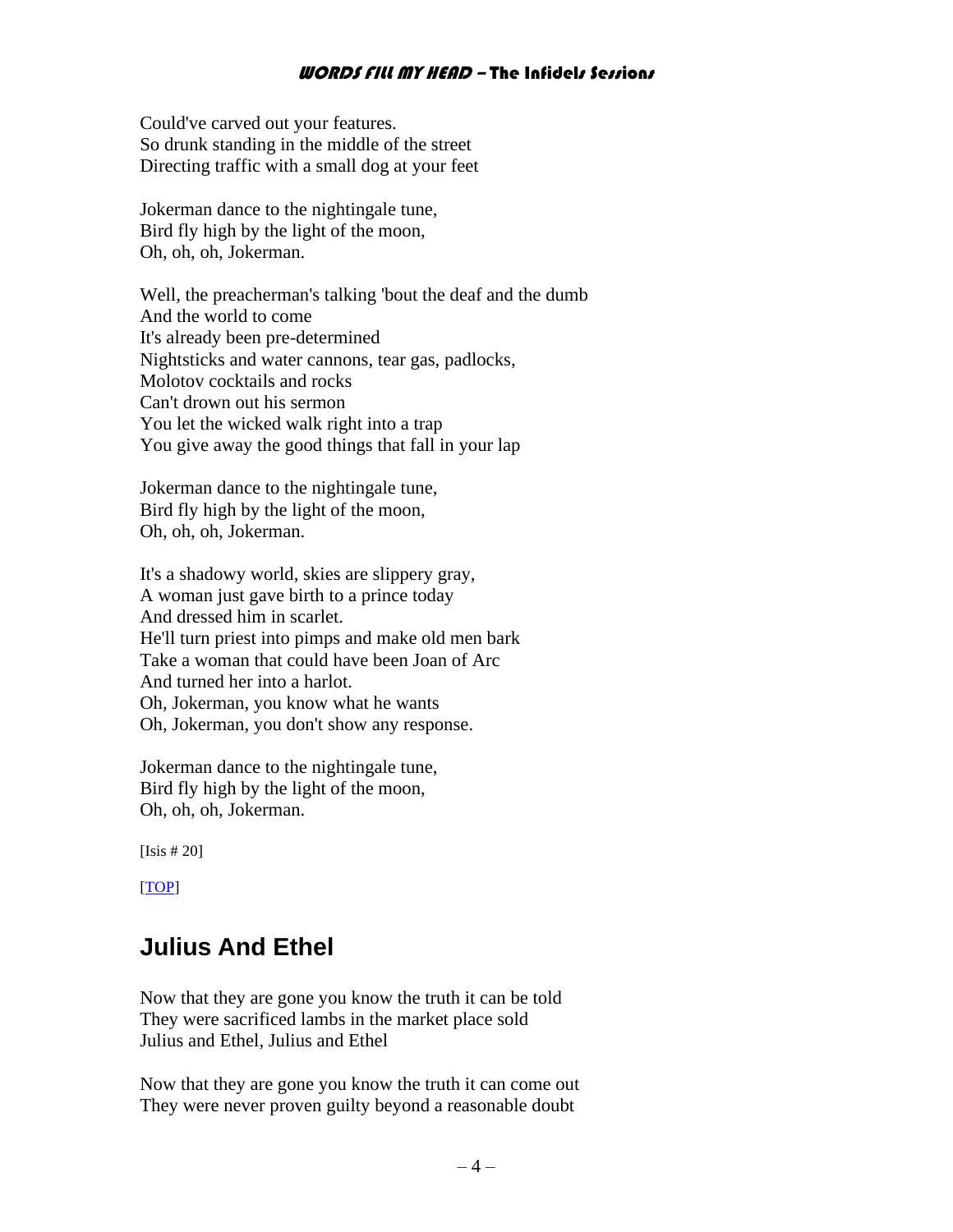Julius and Ethel, Julius and Ethel

The people thought they were guilty at the time Some even said there hadn't been any crime Julius and Ethel, Julius and Ethel

People look upon this couple with contempt and doubt But they loved each other right up to the time they checked out Julius and Ethel, Julius and Ethel

Eisenhower was president, Senator Joe was King Long as you didn't say nothing you could say anything Julius and Ethel, Julius and Ethel

Now some they blamed the system, some they blamed the man Now that it is over, no one knows how it began Julius and Ethel, Julius and Ethel

Every Kingdom got to fall even the third reich Man can do what he pleases but not for as long as he like Julius and Ethel, Julius and Ethel

Well they say they gave the secrets of the Atom Bomb away Like no one else could think of it, it wouldn't be here today Julius and Ethel, Julius and Ethel

Someone says the fifties was the age of great romance I say that's just a lie, it was when fear had you in a trance Julius and Ethel, Julius and Ethel

[Source: Some Other Kind Of Songs]

[\[TOP\]](#page-0-1)

### <span id="page-4-0"></span>**Sweetheart Like You**

### <span id="page-4-1"></span>*First version*

Well, the pressure's down, the boss ain't here, He gone up North, to that light-house beyond the bend. They say vanity got the best of him He didn't trust no one on the end. By the way, that's a cute hat, And that smile's so hard to resist But what's a sweetheart like you doing in a dump like this?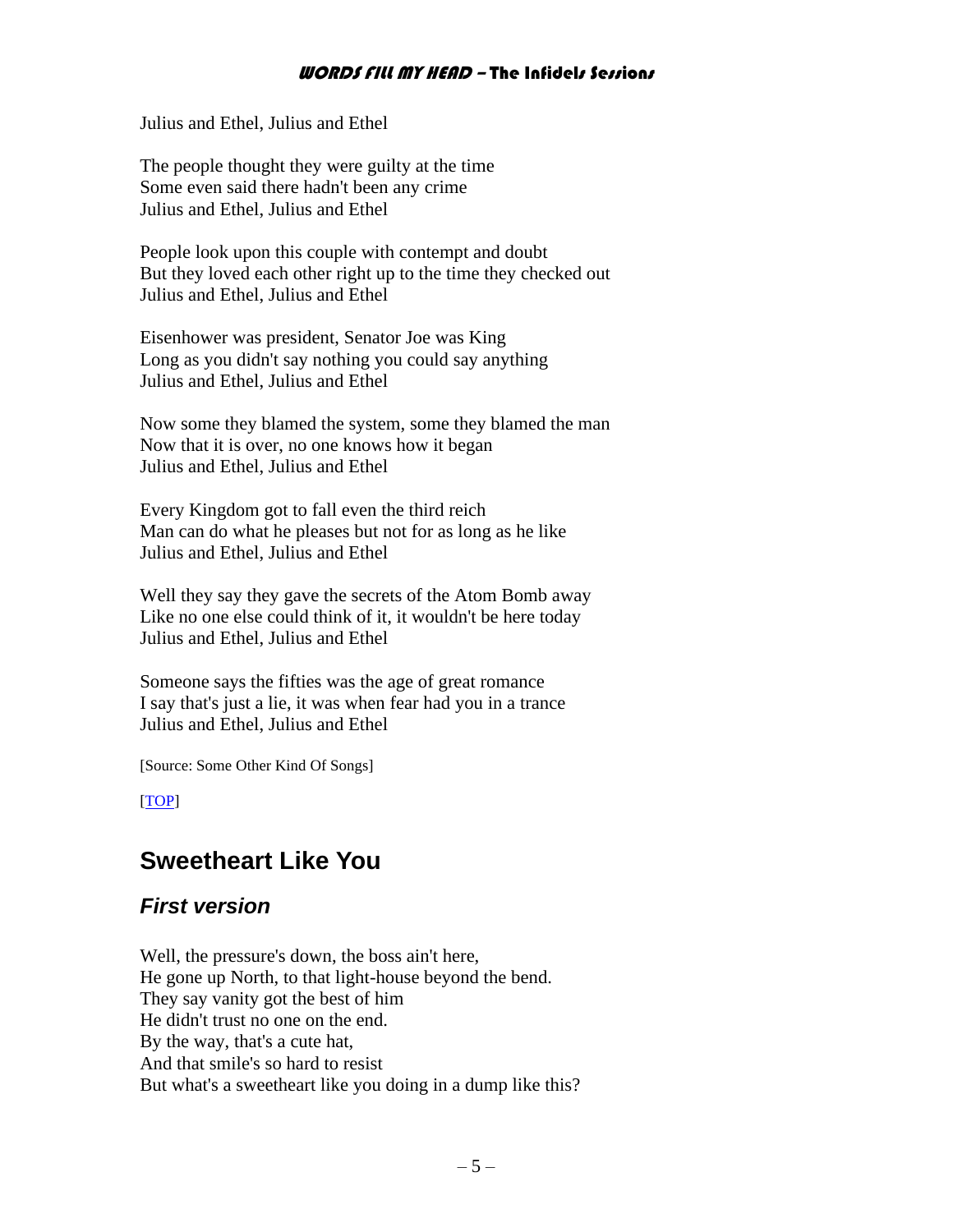You know I once knew a woman who looked like you, She wanted a whole man, not just a half. She used to call me sweet daddy when I was only I child, You kind of remind me of her when you laugh. In order to deal in this game, got to make the queen disappear, It's done with the flick of the wrist. What's a sweetheart like you doing in a dump like this?

You know a woman like you should be at home, That's where you belong, Taking care of somebody nice Who don't know how to do you wrong. Just how much abuse will you be able to take? Well, you never tell by that first kiss. What's a sweetheart like you doing in a dump like this?

You know you can make a name for yourself, You can hear them tires squeal, You can be known as the most beautiful woman Who ever crawled across cut glass to make a deal.

They say that oppression is a cruel tutor And injustice is a nurse. You can put your hand in the hand of the man with the nose that can't smell But you put your confidence in him, and that's worse. Snap out of it, baby, people are jealous of you, They smile to your face, but behind your back they hiss. What's a sweetheart like you doing in a dump like this?

Got to be an important person to be in here, honey Got to have done some evil deed. Got to have your own harem when you come in the door, Got to play your harp until your lips bleed.

They say that patriotism is the last refuge, To which a scoundrel clings. Steal a little and they throw you in jail, Steal a lot and they make you a king. There's only one step down from here, baby. It's called the land of permanent bliss. What's a sweetheart like you doing in a dump like this?

[Source: early version from tape]

[\[TOP\]](#page-0-1)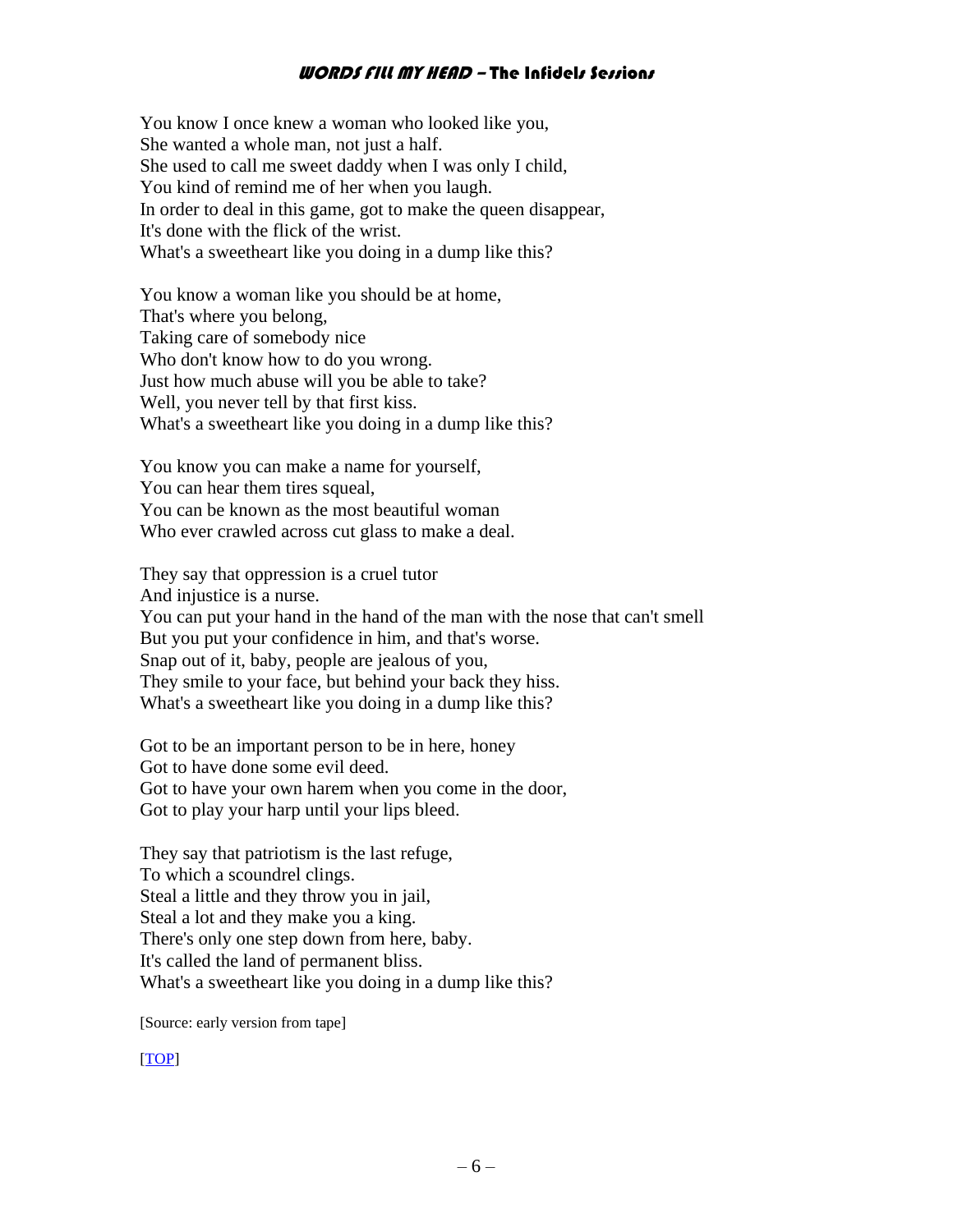### <span id="page-6-0"></span>*Second version*

Well, the pressure's down, the boss ain't here, He gone up North, for a while. The very last thing he said was, "See you later" Ah, he did go out in style. By the way, that's a cute pat, er, boots And that smile's so hard to resist But what, what's a sweetheart like you doin' in a dump like this?

You know con men don't meet strangers, To them there are none Within a quarter of an hour They're on good terms with everyone In order to deal, got to make the queen disappear, It's done with the flick of the wrist. What's a sweetheart like you doin' in a dump like this?

You know a woman like you should be at home, That's where you belong, Taking care of somebody nice Who don't know how to do you wrong. You look to me like a royalty And there's a thought I can't dismiss What's a sweetheart like you doin' in a dump like this?

You could make a name for yourself, You could hear them tires squeal. You could be known as the most beautiful woman Who ever crawled across cut glass to make a deal.

They say that oppression is a cruel tutor And injustice is a nurse. Far between each ???? out If you only saved it first It don't matter what the price is, But of how much it just don't exist What's a sweetheart like you doin' in a dump like this?

You got to be an important person to be in here, honey Got to have done some evil deed. Got to have your own harem when you come in the door, Be able to play your harp until your lips bleed.

They say that patriotism is the last refuge, To which a scoundrel clings.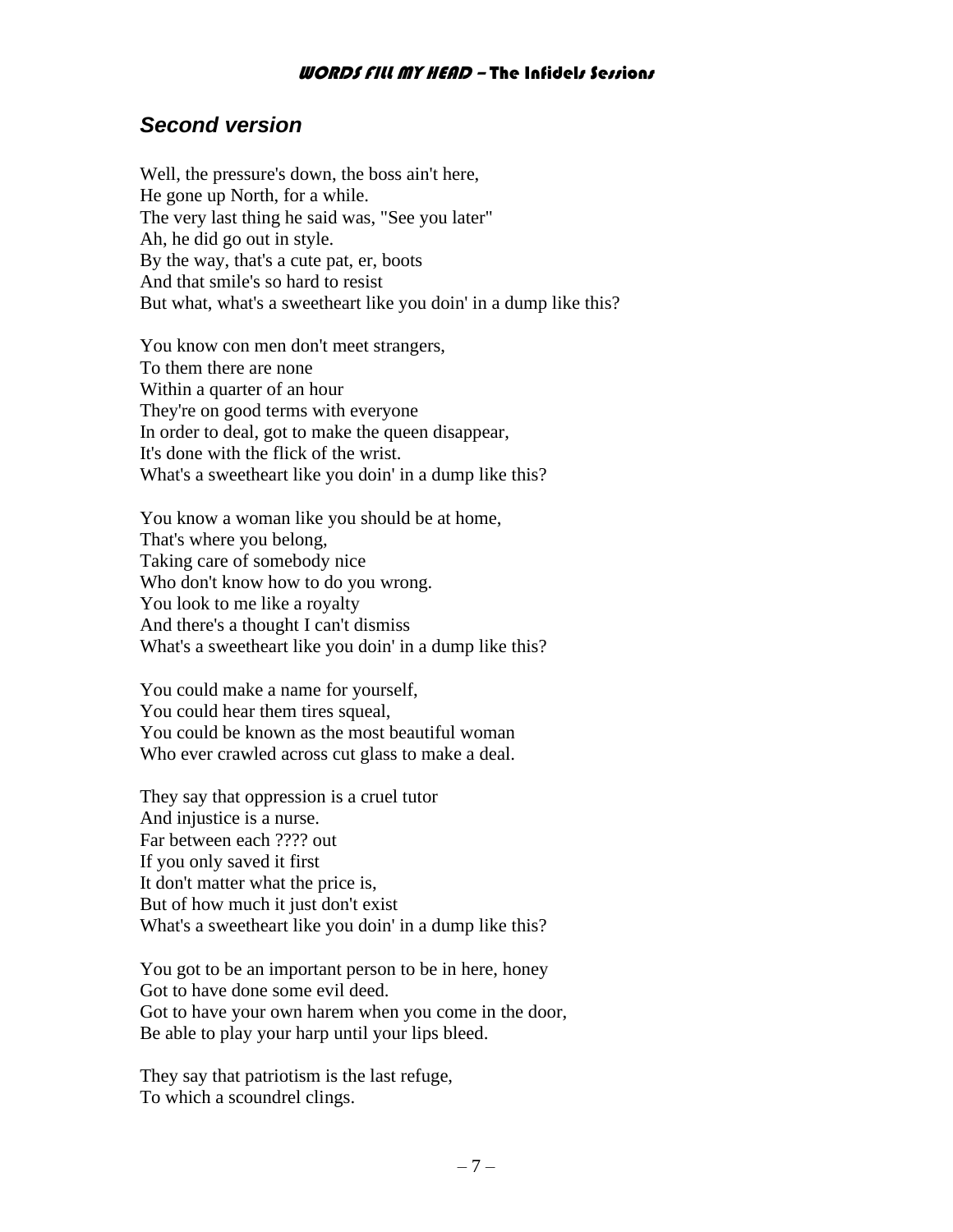Steal a little and they throw you in jail, Steal a lot and they make you a king.

There's only one step down from here, baby. It's called the land of permanent bliss. What's a sweetheart like you doin' in a dump like this?

[Source: early version from tape]

[\[TOP\]](#page-0-1)

# <span id="page-7-0"></span>**Tell Me**

Tell me I've got to know Tell me, tell me before I go Does that flame still burn, does that fire still glow Or has it died out and melted like the snow Tell me, tell me

Tell me what are you focused upon Tell me will I know better when you're gone Tell me quick with a glance or a sigh Shall I hold you close or shall I let you go by Tell me, tell me

Are you looking at me and thinking of somebody else Can you feel the heat and the beat of my pulse Do you have any secrets that will only come out in time Do you lay in your bed and stare at the stars Is your man friend someone who's an old acquaintance of our's Tell me, tell me

Tell me do those neon lights blind your eyes Tell me behind what door your treasure lies Ever gone broke in a big way Ever done the opposite of what the experts say Tell me, tell me

Is this some kind of game that you're playing with me Am I imagining something that ever can't be Do you have any morals, do you have any point of view Do you long to ride in that old ship of Zion What means more to you, a live dog or a dead lion Tell me, tell me

Tell me is my name in your book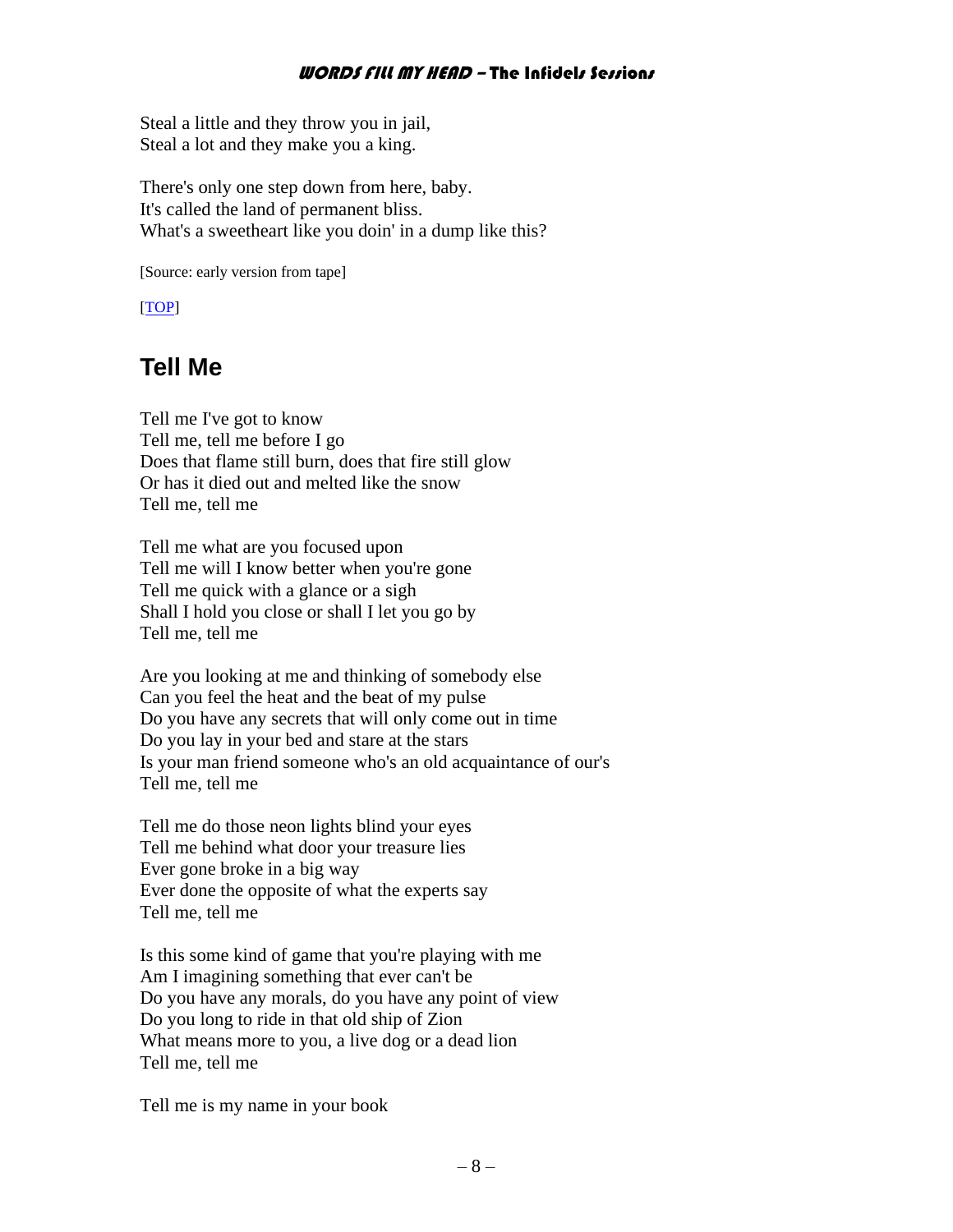Tell me should I come back and take another look Tell me the truth, tell me no lies Are you someone anyone prays for or cries Tell me, tell me

[Source: John Roberts]

[\[TOP\]](#page-0-1)

### <span id="page-8-0"></span>**Too Late**

### <span id="page-8-1"></span>*Acoustic Version*

Whether it was murder, I don't know, I can't say; I was visiting a friend in jail.

- There were only two women at the scene at the time, neither one of 'em saw a thing, both of them were wearing a veil.
- They said it was a natural situation, that he reached too high, an' tumbled back to the ground.
- You know what they say about bein' nice to people on the way up: sooner or later you might meet 'em comin' down.

Well, it's too late to bring him back,

Too late, too late, too late, too late, too late to bring him back.

- He got a brother named Paul hanging out at the Cafe Royale where all the company is mixed.
- He's pretty to look at, he wants someone to throw the book at, but you know he drinks, and drinks can be fixed.
- Sing me one more song about your summer romance, or maybe that one about your one night stand with Errol Flynn.
- In these times of compassion where conformity's in fashion, say one more stupid thing to me before the final nail's driven in.

You know it's too late to bring him back, Too late, too late, too late to bring him back.

- Dr. Silver Spoon from the Ecstasy Ballroom: he`s a retired businessman who feeds off everyone he touched.
- He gives money to the church and foundations for research; he`s not someone you can play around with too much.
- Miss Rosetta Blake from been both sides of the lake, she`s rough to look at, but she`s straight,
- She`ll feed you coconut bread an' spiced buns in bed, an' you won`t have to worry about sleepin' with your head face down in the plate.

Well, it's too late to bring him back,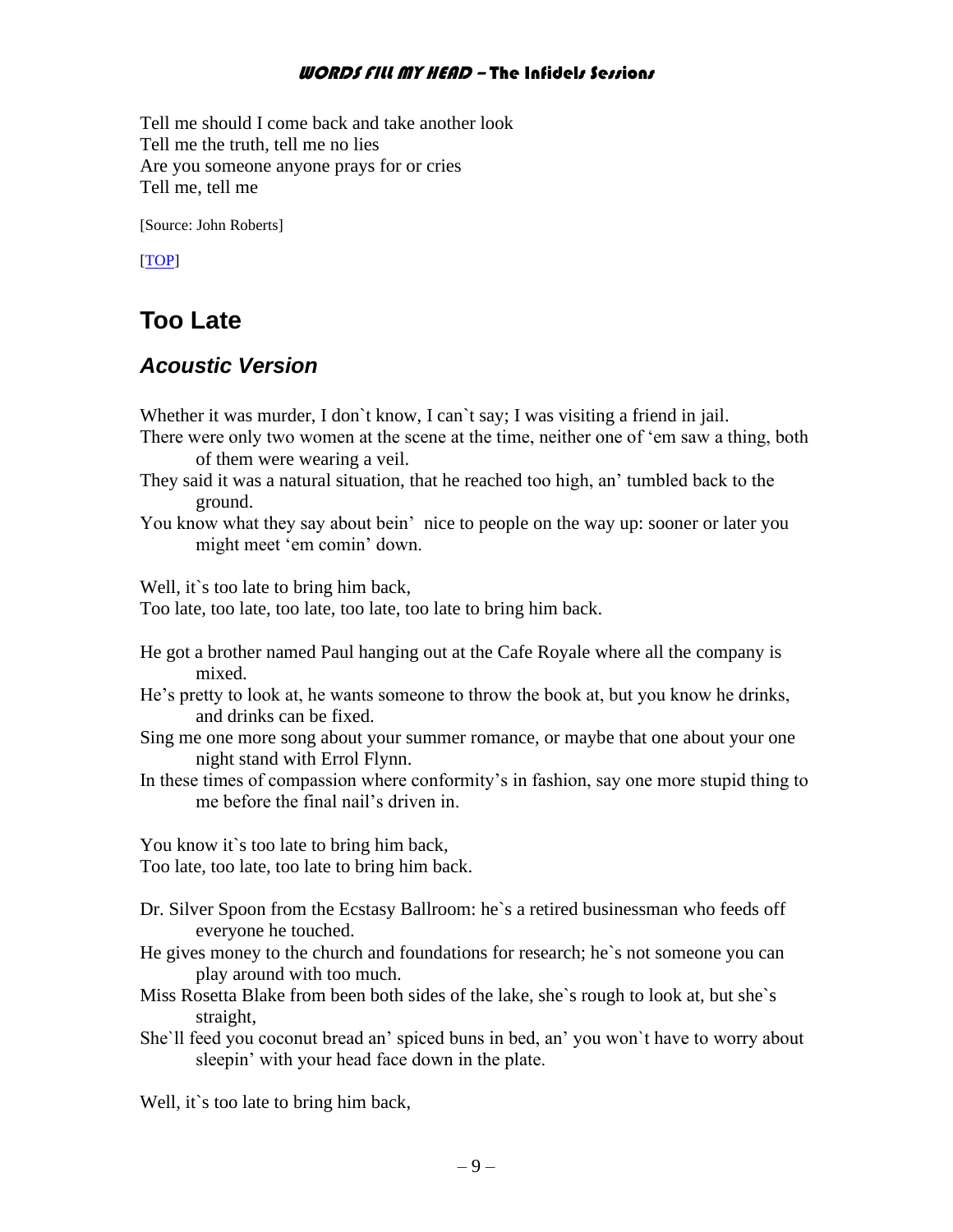Too late, too late, too late, too too late to bring him back.

- Gonna arrange to see a man tonight, he'll tell ya some secret things that ya think might open some doors.
- How to enter in the gates of paradise? No, not really, more like goin' crazy from carryin' a burden never meant to be yours.
- From the stage they'll be doin' the bumps and the grinds, a whore will pass the hat, collect a hundred grand, say, "Well boys, thanks."
- They like to take all this money from sin, build big castles to study in, and sing "Amazing Grace" all the way to the Swiss Bank.

Well, it's too late to bring him back.

- They got some serious people out there, man, they can ring your bell and show you how to hold your tongue.
- They don′t come to party, man, they kill babies in the crib and they say, "Only the good die young."
- They don't believe in mercy, and judgment on them is something that you′ll never see.
- They put your face on a postage stamp, turn your home into an armed camp; anywhere they want you, that's where you′ll be.

Yes, I loved him too, I can still see him in my mind climbing up that hill.

Or was it a wall? I don′t recall, maybe, well [garbled] never will.

Ain't nothin' left here partner, just the dust of fools that have left their mark in spade.

From now on this will be where you′re from: let the dead bury the dead, your time will come; feel that hot iron glowin' as you raise the shade.

Well, it′s too late to bring him back,

Too late, too late, too late, too too late to bring him back.

[Source: Lyrics as sung by Bob Dylan on the released album **Springtime In New York: The Bootleg**  Series Vol. 16, 1980-1985 and transcribed by **Daniel Mackay**.]

### <span id="page-9-0"></span>*Band Version*

Whether it was murder, I don't know, I wasn't there; I was busy visiting a friend in jail.

There were just two women on the scene at the time, neither one of 'em saw a thing, both of 'em were wearing veils.

They said it was a natural situation: he reached too high and tumbled back to the ground. You know what they say about being nice to people on your way up: "You might meet

'em again on your way back down."

Well, it's too late to bring him back,

Too late, too late, too late, too late, too late to bring him back.

He had a brother named Paul, hang out at the Cafe Royale where Miss Dolly plays and the reviews have been mixed.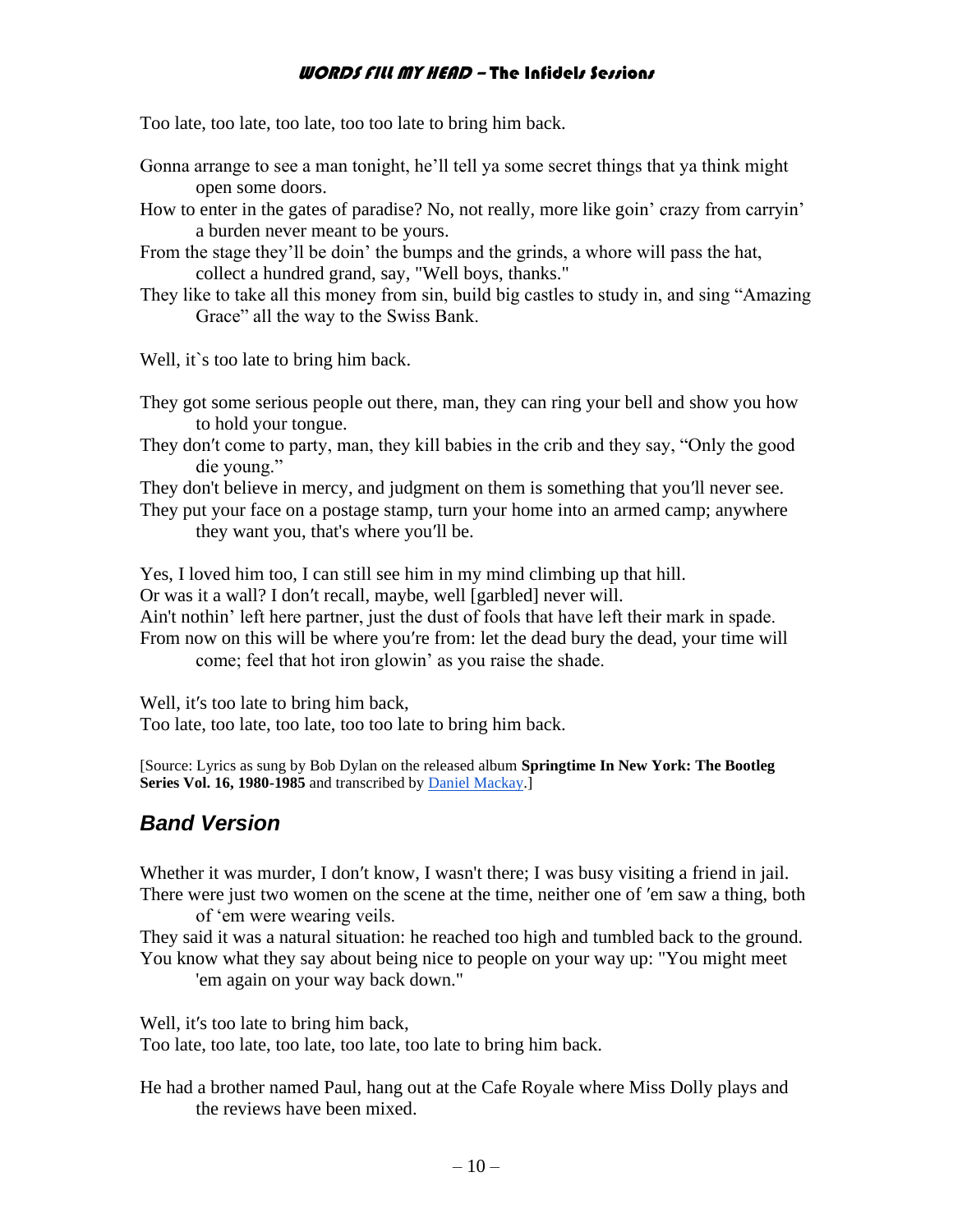- Well, he's pretty to look at, lookin' for someone to throw the book at, but you know that he drinks and drinks, can be fixed.
- Sing me one more song about your summer romance, I know you don′t know marvelous children, sing me the one about you and Errol Flynn.
- In these times of compassion where conformity's a fashion, say one more stupid thing to me before the final nail is driven in.

You know it′s too late to bring him back,

Too late, too late, too late, too too late to bring him back.

- Dr. Silver Spoon from the Empress Ballroom: he's a retired businessman who feeds off of everyone he touch.
- Gives money to the church and foundations for research; he's not someone you can play around with too much.
- But then there's Rosetta Blake who′s been to both sides of the lake; she′s rough to look at but boy she's righteously straight.
- She′ll feed ya coconut bread and spiced buns in bed; you won't have to worry ′bout sleepin' face down with your head in the plate.

Yeah it's too late to bring him back,

Too late, too late, too late, too late to bring him back.

- You′ll arrange to see your man tonight who tell ya some secret things ya think might open some doors.
- How to enter the gates of paradise? No, not really, more like how to go crazy from carrying a burden that never meant to be yours.
- From the stage they'll be doin' the bumps and the grinds, a whore will pass the hat, collect a hundred grand and say, "Thanks."
- They like to take all this money from sin and build big universities to study in, and sing "Amazing Grace" all the way to the Swiss Bank.

Well, it's too late to bring him back,

Too late, too late, too late, too late, too late to bring him back.

They got some serious people out there, man, they can ring your bell and show you how to hold your tongue.

- They don′t come to party, man, they kill babies in the crib an' say, "Only the good die young."
- They don't believe in mercy, and judgment on them is something you′ll never see.
- They can put your face on a postage stamp, turn your home into an armed camp; anyway they want you, that's the way you′ll be.

But it's too late to bring him back,

Too late, too late, too late, too late, too late to bring him back.

Yes, I loved him too, I still see him in my mind climbin' up that hill.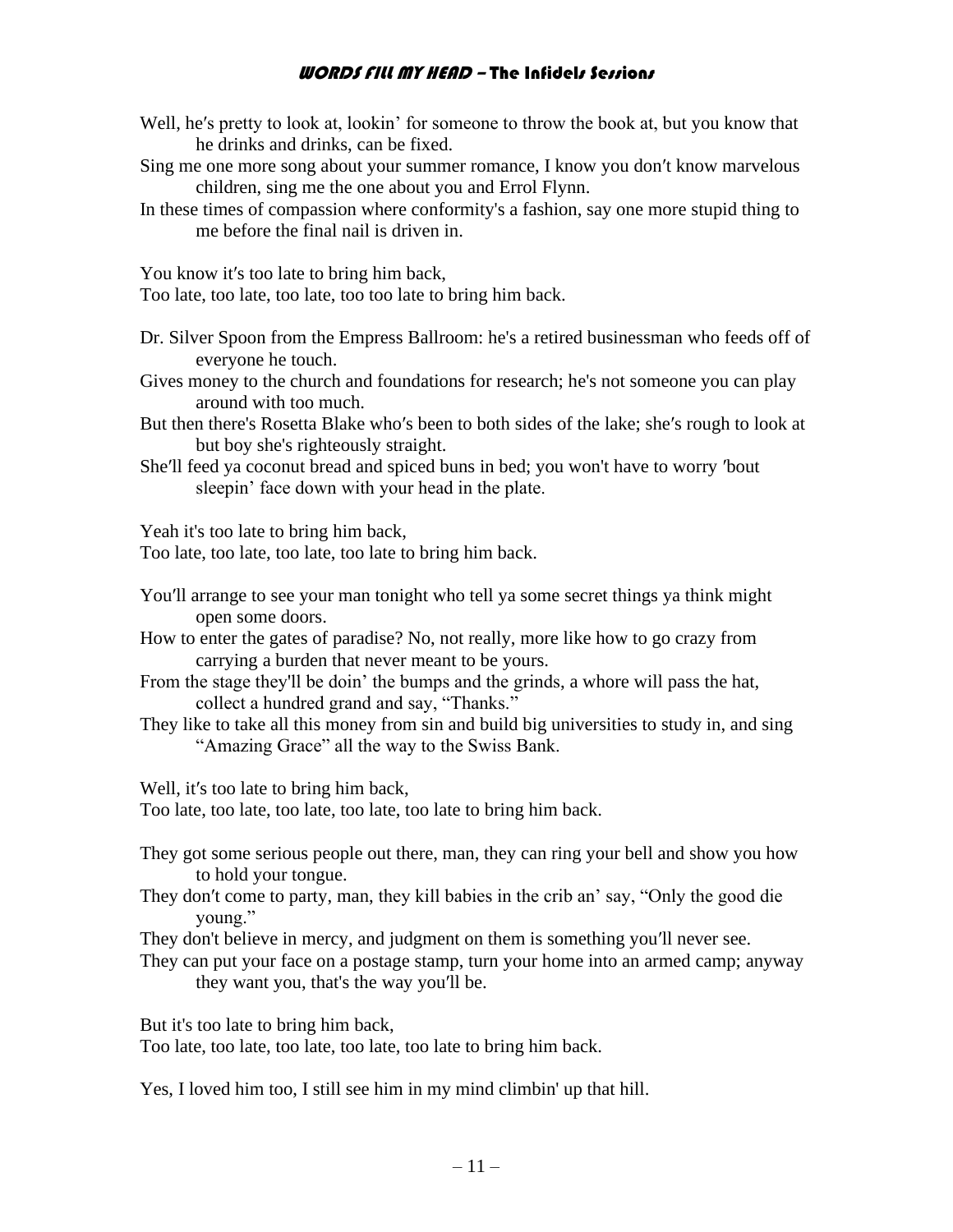Or was it a wall? I don′t recall; it don't matter at all, honey, and it never will. Ain't nothing left here partner, just the dust of fools that have left their mark in spades. From now on this will be where you're from: let the dead bury the dead, your time will come; feel that hot iron glowin' now as you raise the shades.

But you're too late to bring him back, Too late, too late, too late, too late, too late to bring him back.

[Source: Lyrics as sung by Bob Dylan on the released album **Springtime In New York: The Bootleg**  Series Vol. 16, 1980-1985 and transcribed by **Daniel Mackay.**]

*Shadow Kingdom: The Early Songs of Bob Dylan*

Lyrics as sung by Bob Dylan in the concert film and transcribed by [Daniel Mackay.](http://www.bjorner.com/Dan.htm)

# <span id="page-11-0"></span>**Union Sundown**

Well, my shoes they come from Singapore, My shirt is from Taiwan, My pants are from Malaysia, My necktie's from the Amazon. Saxophone is from the Philippines My car's a Chevrolet, It was put together down in Argentina By a guy makin' thirty cents a day.

Well, it's sundown on the union And what's made in the U.S.A. Sure was a good idea Till greed got in the way.

Well, the perfume is from China, Ear-rings are from Japan. Belt buckle's from the Himalaya, The dog collar's from Pakistan Chain says "Made in Brazil" Where a woman slaved for sure, Taking home sixty cents a day to a family of twelve, A lot of money to her.

Well, it's sundown on the union And what's made in the U.S.A. Sure was a good idea Till greed got in the way.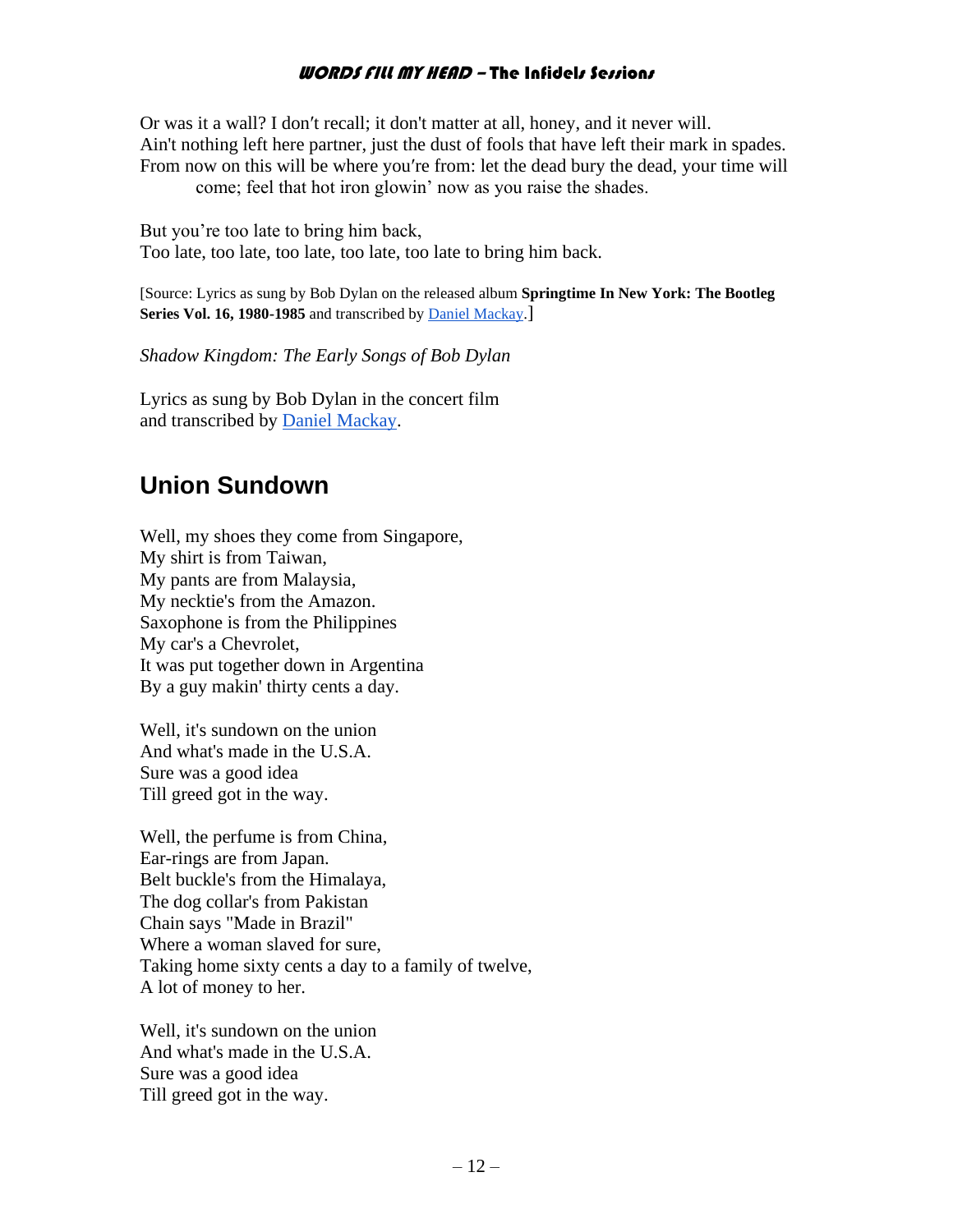Well, some people complainin' that there is no work. I say, "Brother, how can that be? When nothin' you got is U.S.-made?" It all comes from across the sea. They call it religious capitalism Under corporate command It says, "Nobody gets hired to do anything That can be done cheaper in some other land"

Well, it's sundown on the union And what's made in the U.S.A. Sure was a good idea Till greed got in the way.

Well, the drug dealers are making big profit Oh yeah, they say times were tough for a while. When the Russians bomb Las Vegas, They'll be on a desert isle. And them big manufacturers aren't starving, though Their profits are down beyond belief. Got to have to send them a care package, Or make it food relief.

Well, it's sundown on the union And what's made in the U.S.A. Sure was a good idea Till greed got in the way.

All that steel and aluminum Venezuela, El Salvador. Well, the unions are big business, But they're going out like a dinosaur. Well, they used to grow food in Kansas, Now they want to grow it on the moon. They want to take your home garden away, That day is coming pretty soon.

Well, it's sundown on the union And what's made in the U.S.A. Sure was a good idea Till greed got in the way.

There's a man in a mask in the White House, Who's got no name or important ties. Just as long as he understands the shape of things to come,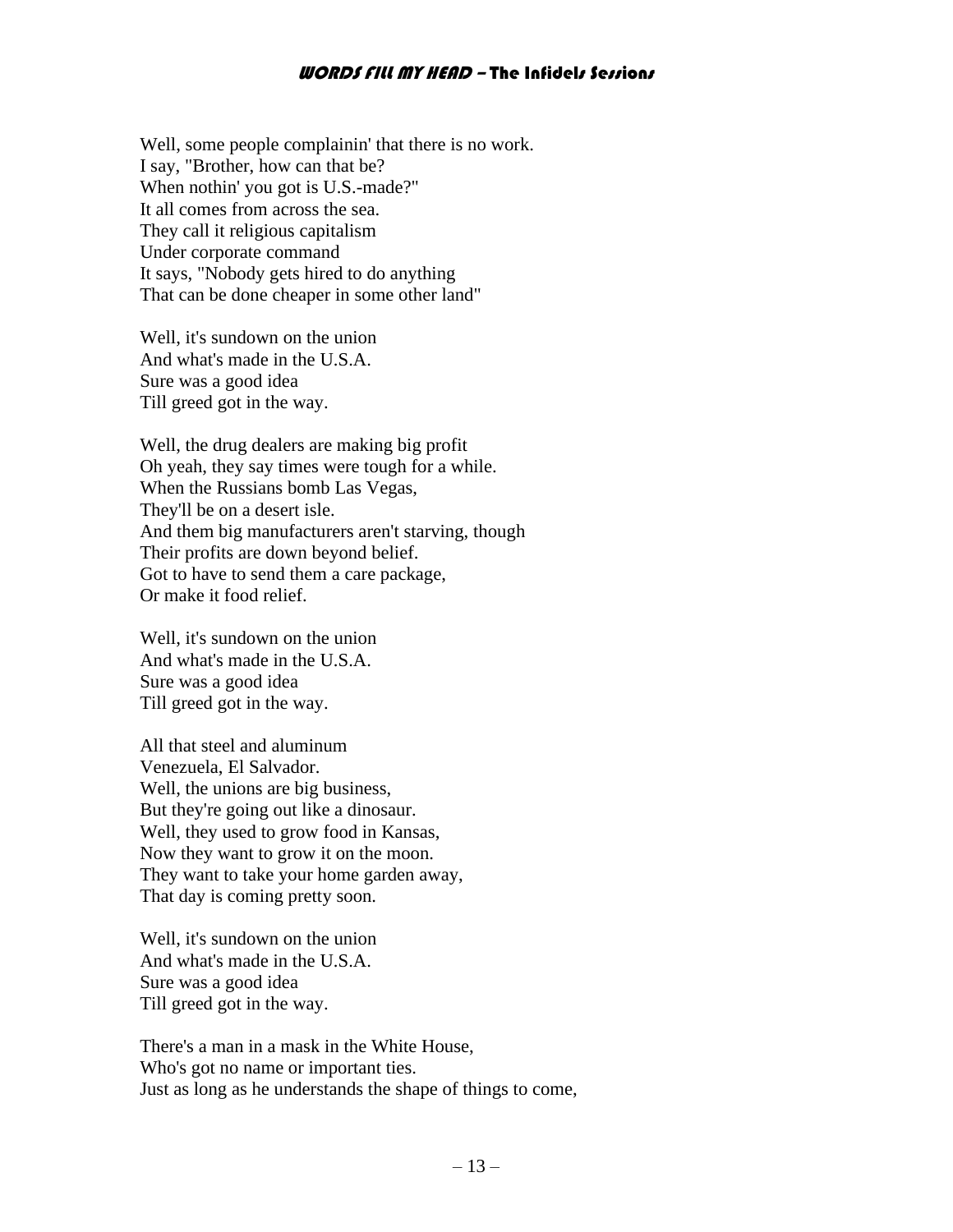He can stay there till he dies. Got to be an invisible man Not a front man for some diseased cause. Certainly not a union man, an independent man, Not a man tied to social laws.

Well, it's sundown on the union And what's made in the U.S.A. Sure was a good idea Till greed got in the way.

[Source: early version from tape, with help from Anthony Kapolka and John Howells]

[\[TOP\]](#page-0-1)

# <span id="page-13-0"></span>**When The Night Comes Falling From The Sky**

If you look out across the fields, see me returning. Smoke is in your eyes, you draw a smile. >From the fireplace where now my letters to you are burning, You've had time to think about it for a while.

I've walked two hundred miles, now look me over. It's the end of the chase and the moon is high. It don't matter who loves who. Either you'll love me or I'll love you When the night comes falling from the sky.

I can see through your walls and I know you're hurting. Sorrow covers you up like a cape. Only yesterday I know that you've been flirting With disaster that you somehow managed to escape.

Well, I can't provide for you no easy answers. Who are you that I should have to lie? You know everything, my love. Down below and up above. When the night comes falling from the sky.

I can hear your trembling heart beat like a river. And recently you thought you'd seen it all. But you're disappointed now in those who did not deliver. But it was you who set yourself up for a fall.

I've seen thousands who could have overcome the darkness, For the love of a lousy buck, I've watched them die.